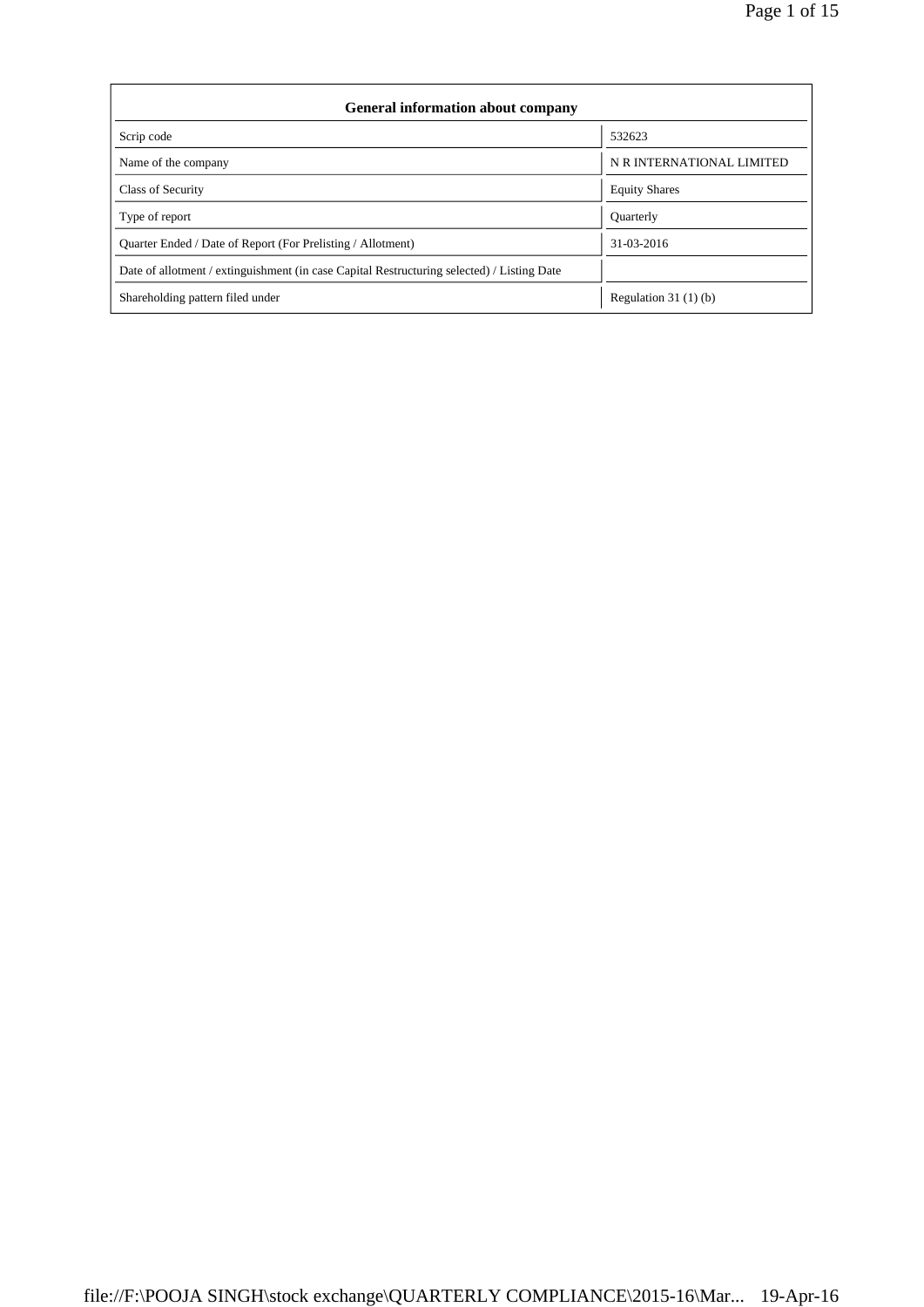| Sr. No. | <b>Particular</b>                                                                      | Yes/No         |
|---------|----------------------------------------------------------------------------------------|----------------|
|         | Whether the Listed Entity has issued any partly paid up shares?                        | N <sub>0</sub> |
|         | Whether the Listed Entity has issued any Convertible Securities?                       | N <sub>0</sub> |
|         | Whether the Listed Entity has issued any Warrants?                                     | N <sub>0</sub> |
|         | Whether the Listed Entity has any shares against which depository receipts are issued? | No.            |
|         | Whether the Listed Entity has any shares in locked-in?                                 | N <sub>0</sub> |
| 6       | Whether any shares held by promoters are pledge or otherwise encumbered?               | N <sub>0</sub> |
|         | Whether company has equity shares with differential voting rights?                     | N <sub>0</sub> |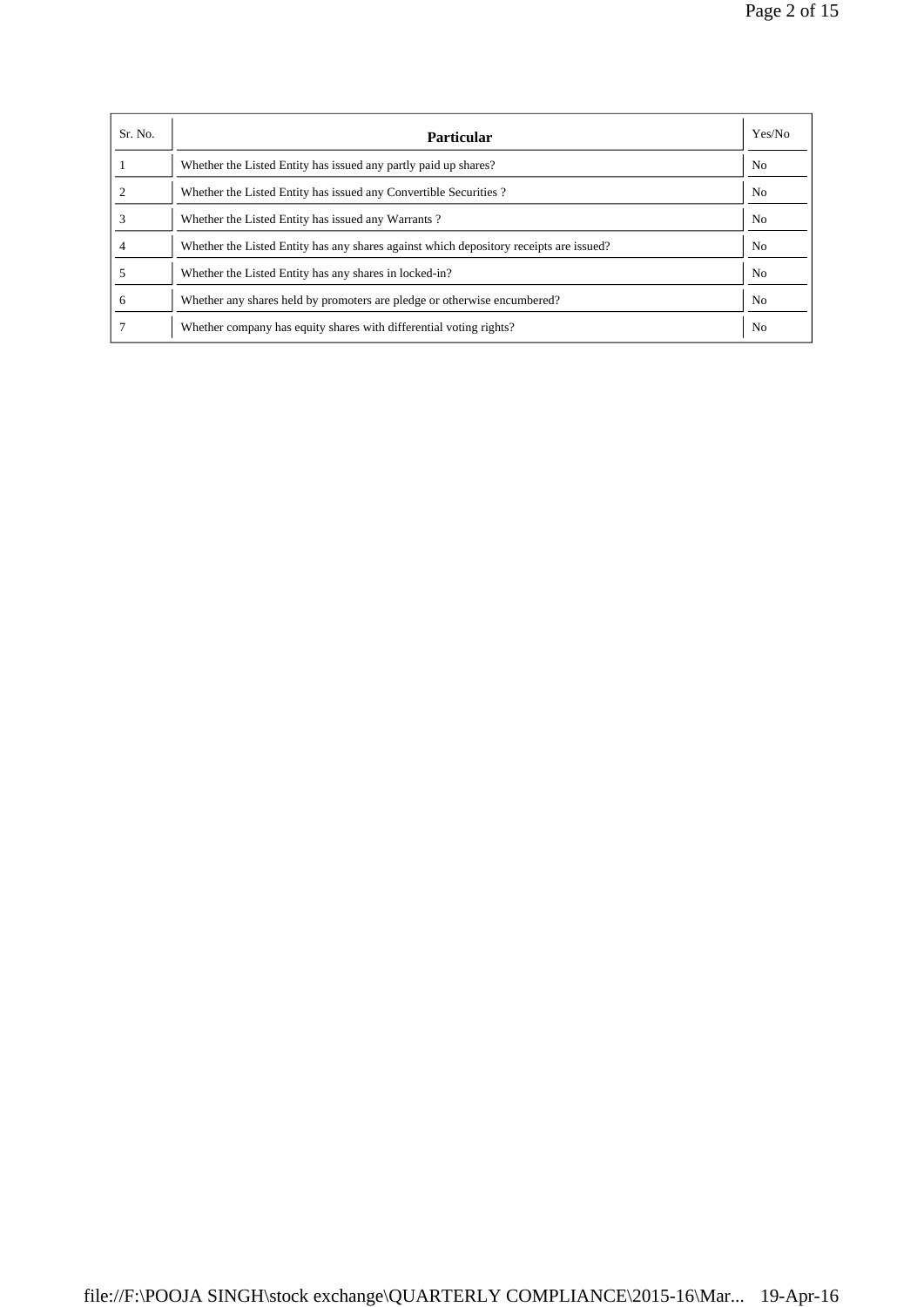|                 | Table I - Summary Statement holding of specified securities |                                  |                                                            |                                                          |                                                                  |                             |                                                                                                                                  |                                                                  |               |          |                                 |  |
|-----------------|-------------------------------------------------------------|----------------------------------|------------------------------------------------------------|----------------------------------------------------------|------------------------------------------------------------------|-----------------------------|----------------------------------------------------------------------------------------------------------------------------------|------------------------------------------------------------------|---------------|----------|---------------------------------|--|
| Category<br>(I) |                                                             | Nos. Of<br>shareholders<br>(III) | No. of<br>fully paid<br>up equity<br>shares<br>held $(IV)$ | No.<br>Of                                                | No. Of<br>shares<br>underlying<br>Depository<br>Receipts<br>(VI) | Total nos.                  | Shareholding<br>as a % of<br>total no. of<br>shares<br>(calculated<br>as per<br>SCRR,<br>1957) (VIII)<br>As a % of<br>$(A+B+C2)$ | Number of Voting Rights held in each<br>class of securities (IX) |               |          |                                 |  |
|                 | Category<br>of<br>shareholder                               |                                  |                                                            | Partly<br>paid-<br>up<br>equity<br>shares<br>held<br>(V) |                                                                  | shares<br>held<br>$(VII) =$ |                                                                                                                                  | No of Voting (XIV) Rights                                        |               |          |                                 |  |
|                 | (II)                                                        |                                  |                                                            |                                                          |                                                                  | $(IV)+(V)$<br>$+ (VI)$      |                                                                                                                                  | Class eg:<br>X                                                   | Class<br>eg:y | Total    | Total as<br>a % of<br>$(A+B+C)$ |  |
| (A)             | Promoter<br>$\&$<br>Promoter<br>Group                       | 8                                | 6525912                                                    |                                                          |                                                                  | 6525912                     | 61.14                                                                                                                            | 6525912                                                          |               | 6525912  | 61.14                           |  |
| (B)             | Public                                                      | 4351                             | 4148483                                                    |                                                          |                                                                  | 4148483                     | 38.86                                                                                                                            | 4148483                                                          |               | 4148483  | 38.86                           |  |
| (C)             | Non<br>Promoter-<br>Non Public                              |                                  |                                                            |                                                          |                                                                  |                             |                                                                                                                                  |                                                                  |               |          |                                 |  |
| (C1)            | <b>Shares</b><br>underlying<br><b>DRs</b>                   |                                  |                                                            |                                                          |                                                                  |                             |                                                                                                                                  |                                                                  |               |          |                                 |  |
| (C2)            | Shares held<br>by<br>Employee<br><b>Trusts</b>              |                                  |                                                            |                                                          |                                                                  |                             |                                                                                                                                  |                                                                  |               |          |                                 |  |
|                 | Total                                                       | 4359                             | 10674395                                                   |                                                          |                                                                  | 10674395                    |                                                                                                                                  | 10674395                                                         |               | 10674395 | 100                             |  |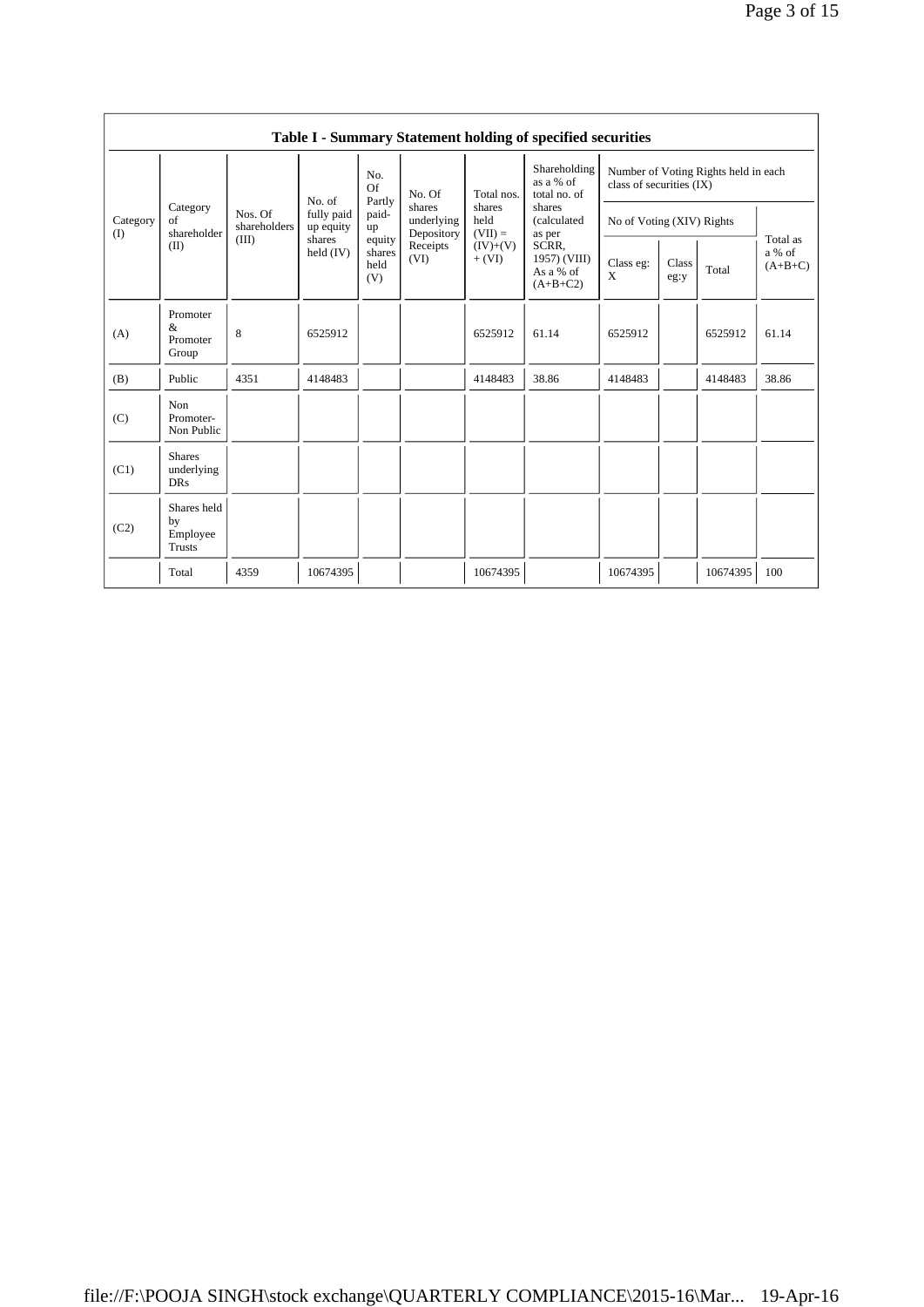|          | Table I - Summary Statement holding of specified securities |                                                 |                                                                                                                                                         |                                                                                           |                                                                                           |                                                         |            |                                                                               |                                |                                       |
|----------|-------------------------------------------------------------|-------------------------------------------------|---------------------------------------------------------------------------------------------------------------------------------------------------------|-------------------------------------------------------------------------------------------|-------------------------------------------------------------------------------------------|---------------------------------------------------------|------------|-------------------------------------------------------------------------------|--------------------------------|---------------------------------------|
| Category | Category of                                                 | No. Of<br><b>Shares</b><br>Underlying           | No. Of<br><b>Shares</b><br>Underlying<br>No. Of<br>Outstanding<br>convertible<br>Warrants<br>$(X_i)$<br>securities<br>and No. Of<br>Warrants<br>(Xi)(a) |                                                                                           | Shareholding,<br>as a % assuming<br>full conversion<br>of convertible<br>securities (as a | Number of<br>Locked in<br>shares $(XII)$                |            | Number of<br><b>Shares</b><br>pledged or<br>otherwise<br>encumbered<br>(XIII) |                                | Number of<br>equity shares<br>held in |
| (I)      | shareholder<br>(II)                                         | Outstanding<br>convertible<br>securities<br>(X) |                                                                                                                                                         | percentage of<br>diluted share<br>capital) $(XI)=$<br>$(VII)+(X)$ As a<br>% of $(A+B+C2)$ | No.<br>(a)                                                                                | As a<br>$%$ of<br>total<br><b>Shares</b><br>held<br>(b) | No.<br>(a) | As a %<br>of total<br><b>Shares</b><br>held<br>(b)                            | dematerialized<br>form $(XIV)$ |                                       |
| (A)      | Promoter &<br>Promoter<br>Group                             |                                                 |                                                                                                                                                         |                                                                                           | 61.14                                                                                     |                                                         |            |                                                                               |                                | 6525912                               |
| (B)      | Public                                                      |                                                 |                                                                                                                                                         |                                                                                           | 38.86                                                                                     |                                                         |            |                                                                               |                                | 3078441                               |
| (C)      | Non<br>Promoter-<br>Non Public                              |                                                 |                                                                                                                                                         |                                                                                           |                                                                                           |                                                         |            |                                                                               |                                |                                       |
| (C1)     | <b>Shares</b><br>underlying<br><b>DRs</b>                   |                                                 |                                                                                                                                                         |                                                                                           |                                                                                           |                                                         |            |                                                                               |                                |                                       |
| (C2)     | Shares held<br>by<br>Employee<br>Trusts                     |                                                 |                                                                                                                                                         |                                                                                           |                                                                                           |                                                         |            |                                                                               |                                |                                       |
|          | Total                                                       |                                                 |                                                                                                                                                         |                                                                                           |                                                                                           |                                                         |            |                                                                               |                                | 9604353                               |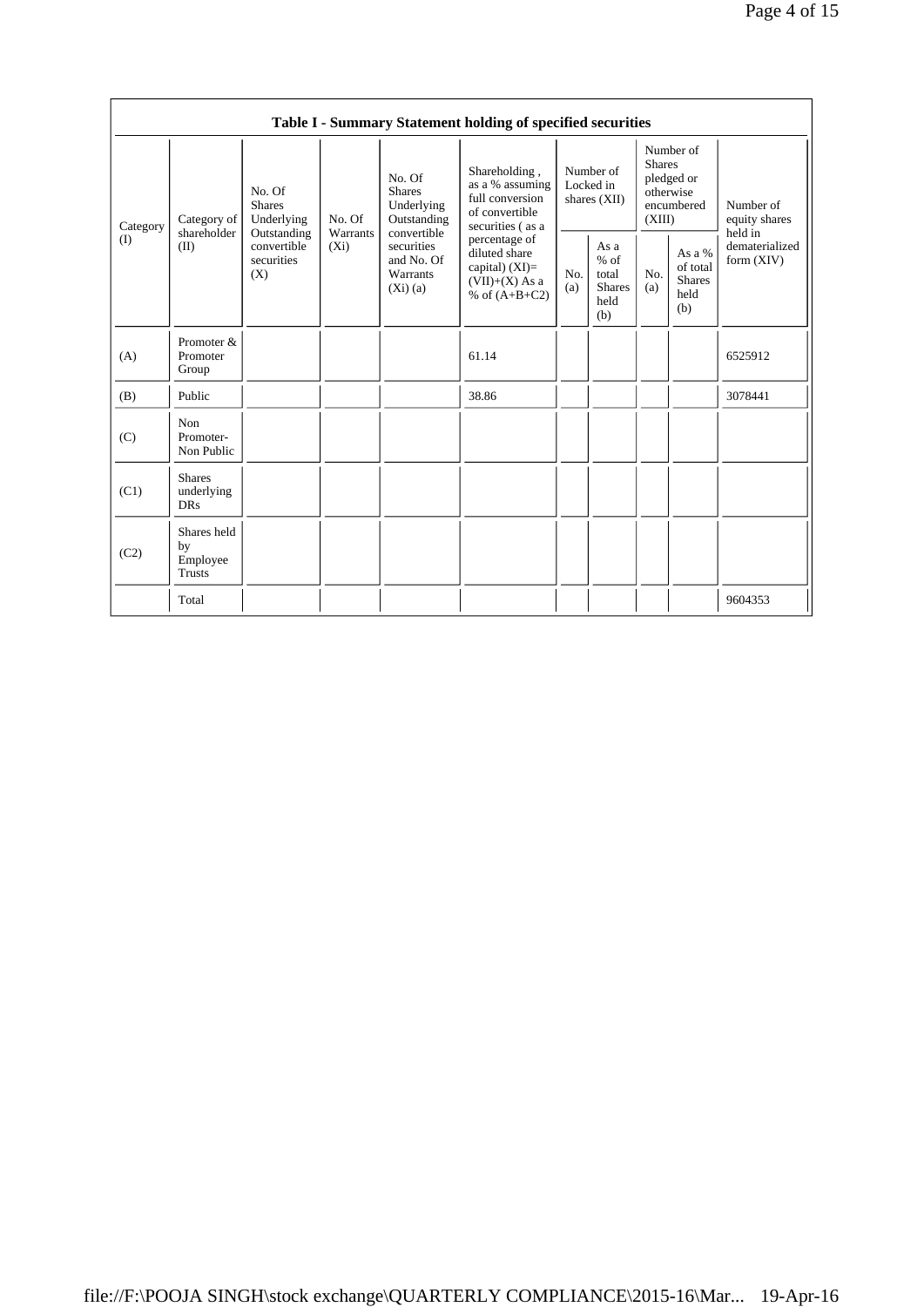|                                                                                                | Table II - Statement showing shareholding pattern of the Promoter and Promoter Group                                |                         |                         |                                 |                          |                        |                                                     |                                                                  |               |          |                                 |
|------------------------------------------------------------------------------------------------|---------------------------------------------------------------------------------------------------------------------|-------------------------|-------------------------|---------------------------------|--------------------------|------------------------|-----------------------------------------------------|------------------------------------------------------------------|---------------|----------|---------------------------------|
|                                                                                                |                                                                                                                     |                         | No. of                  | No.<br>Of<br>Partly             | No. Of<br>shares         | Total nos.<br>shares   | Shareholding<br>as a % of<br>total no. of<br>shares | Number of Voting Rights held in each<br>class of securities (IX) |               |          |                                 |
| Sr.                                                                                            | Category &<br>Name of the                                                                                           | Nos. Of<br>shareholders | fully paid<br>up equity | paid-<br>up                     | underlying<br>Depository | held<br>$(VII) =$      | (calculated<br>as per                               | No of Voting (XIV) Rights                                        |               |          | Total<br>as a %                 |
|                                                                                                | Shareholders (I)                                                                                                    | (III)                   | shares<br>held $(IV)$   | equity<br>shares<br>held<br>(V) | Receipts<br>(VI)         | $(IV)+(V)$<br>$+ (VI)$ | SCRR,<br>1957) (VIII)<br>As a % of<br>$(A+B+C2)$    | Class eg:<br>X                                                   | Class<br>eg:y | Total    | of<br>Total<br>Voting<br>rights |
| A                                                                                              | Table II - Statement showing shareholding pattern of the Promoter and Promoter Group                                |                         |                         |                                 |                          |                        |                                                     |                                                                  |               |          |                                 |
| (1)                                                                                            | Indian                                                                                                              |                         |                         |                                 |                          |                        |                                                     |                                                                  |               |          |                                 |
| (a)                                                                                            | Individuals/Hindu<br>undivided Family                                                                               | $\,$ 8 $\,$             | 6525912                 |                                 |                          | 6525912                | 61.14                                               | 6525912                                                          |               | 6525912  | 61.14                           |
| Sub-Total<br>(A)(1)                                                                            |                                                                                                                     | 8                       | 6525912                 |                                 |                          | 6525912                | 61.14                                               | 6525912                                                          |               | 6525912  | 61.14                           |
| (2)                                                                                            | Foreign                                                                                                             |                         |                         |                                 |                          |                        |                                                     |                                                                  |               |          |                                 |
| Total<br>Shareholding<br>of Promoter<br>and<br>Promoter<br>Group $(A)=$<br>$(A)(1)+(A)$<br>(2) |                                                                                                                     | 8                       | 6525912                 |                                 |                          | 6525912                | 61.14                                               | 6525912                                                          |               | 6525912  | 61.14                           |
| B                                                                                              | Table III - Statement showing shareholding pattern of the Public shareholder                                        |                         |                         |                                 |                          |                        |                                                     |                                                                  |               |          |                                 |
| (1)                                                                                            | Institutions                                                                                                        |                         |                         |                                 |                          |                        |                                                     |                                                                  |               |          |                                 |
| (a)                                                                                            | <b>Mutual Funds</b>                                                                                                 | $\mathbf{1}$            | 2850                    |                                 |                          | 2850                   | 0.03                                                | 2850                                                             |               | 2850     | 0.03                            |
| (f)                                                                                            | Financial<br>Institutions/<br><b>Banks</b>                                                                          | 1                       | 600                     |                                 |                          | 600                    | 0.01                                                | 600                                                              |               | 600      | 0.01                            |
| Sub-Total<br>(B)(1)                                                                            |                                                                                                                     | 2                       | 3450                    |                                 |                          | 3450                   | 0.03                                                | 3450                                                             |               | 3450     | 0.03                            |
| (3)                                                                                            | Non-institutions                                                                                                    |                         |                         |                                 |                          |                        |                                                     |                                                                  |               |          |                                 |
| (a(i))                                                                                         | Individuals -<br>i.Individual<br>shareholders<br>holding nominal<br>share capital up<br>to Rs. 2 lakhs.             | 4286                    | 1899845                 |                                 |                          | 1899845                | 17.8                                                | 1899845                                                          |               | 1899845  | 17.8                            |
| (a(ii))                                                                                        | Individuals - ii.<br>Individual<br>shareholders<br>holding nominal<br>share capital in<br>excess of Rs. 2<br>lakhs. | 4                       | 358190                  |                                 |                          | 358190                 | 3.36                                                | 358190                                                           |               | 358190   | 3.36                            |
| (e)                                                                                            | Any Other<br>(specify)                                                                                              | 59                      | 1886998                 |                                 |                          | 1886998                | 17.68                                               | 1886998                                                          |               | 1886998  | 17.68                           |
| Sub-Total<br>(B)(3)                                                                            |                                                                                                                     | 4349                    | 4145033                 |                                 |                          | 4145033                | 38.83                                               | 4145033                                                          |               | 4145033  | 38.83                           |
| <b>Total Public</b><br>Shareholding<br>$(B)=(B)(1)+$<br>$(B)(2)+(B)$<br>(3)                    |                                                                                                                     | 4351                    | 4148483                 |                                 |                          | 4148483                | 38.86                                               | 4148483                                                          |               | 4148483  | 38.86                           |
| ${\bf C}$                                                                                      | Table IV - Statement showing shareholding pattern of the Non Promoter- Non Public shareholder                       |                         |                         |                                 |                          |                        |                                                     |                                                                  |               |          |                                 |
| Total<br>$(A+B+C2)$                                                                            |                                                                                                                     | 4359                    | 10674395                |                                 |                          | 10674395               | 100                                                 | 10674395                                                         |               | 10674395 | 100                             |
| Total                                                                                          |                                                                                                                     | 4359                    | 10674395                |                                 |                          | 10674395               |                                                     | 10674395                                                         |               | 10674395 | 100                             |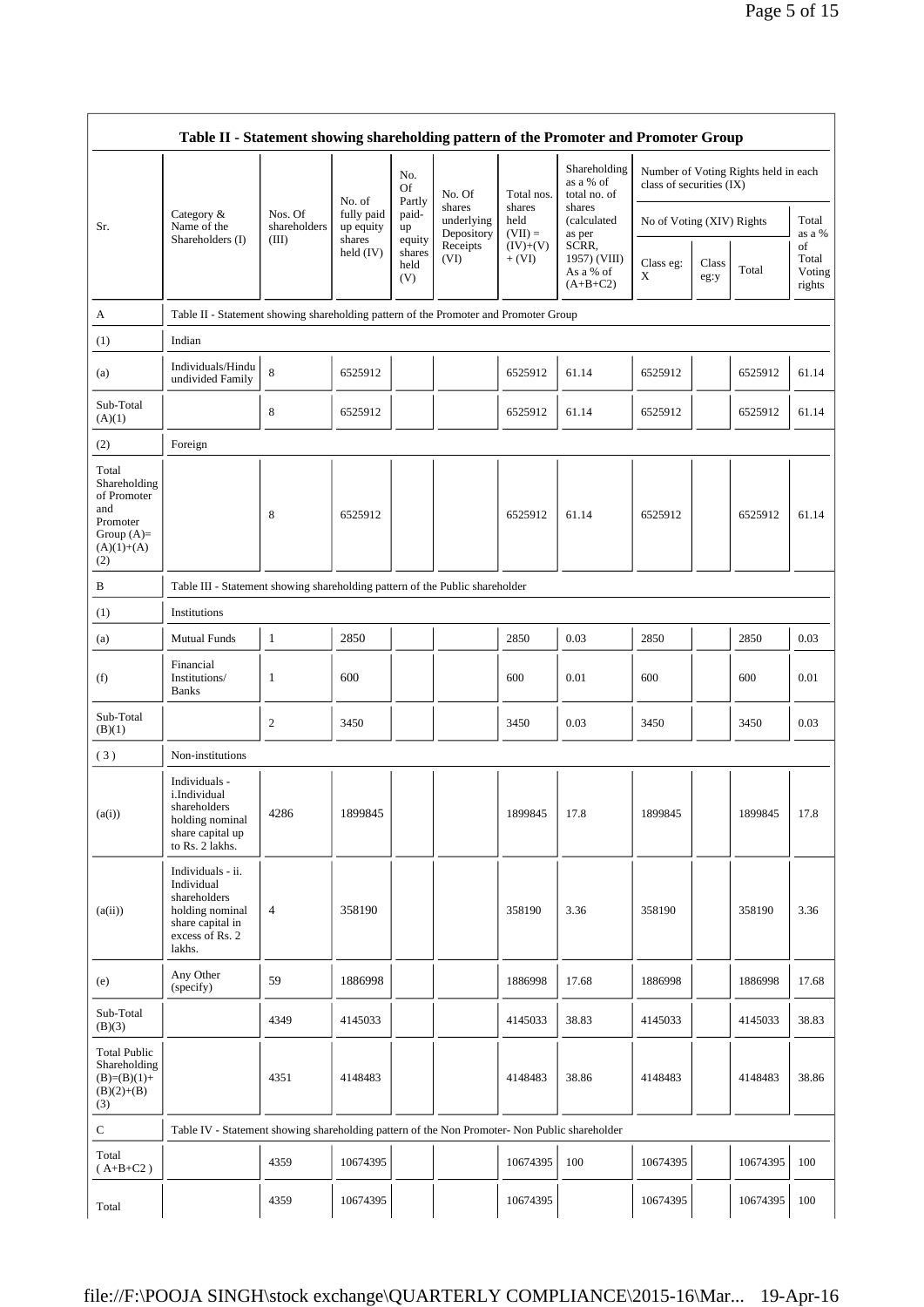| -<br>$\cdot$ D $\cdot$ C $\cdot$ |  |  |  |  |
|----------------------------------|--|--|--|--|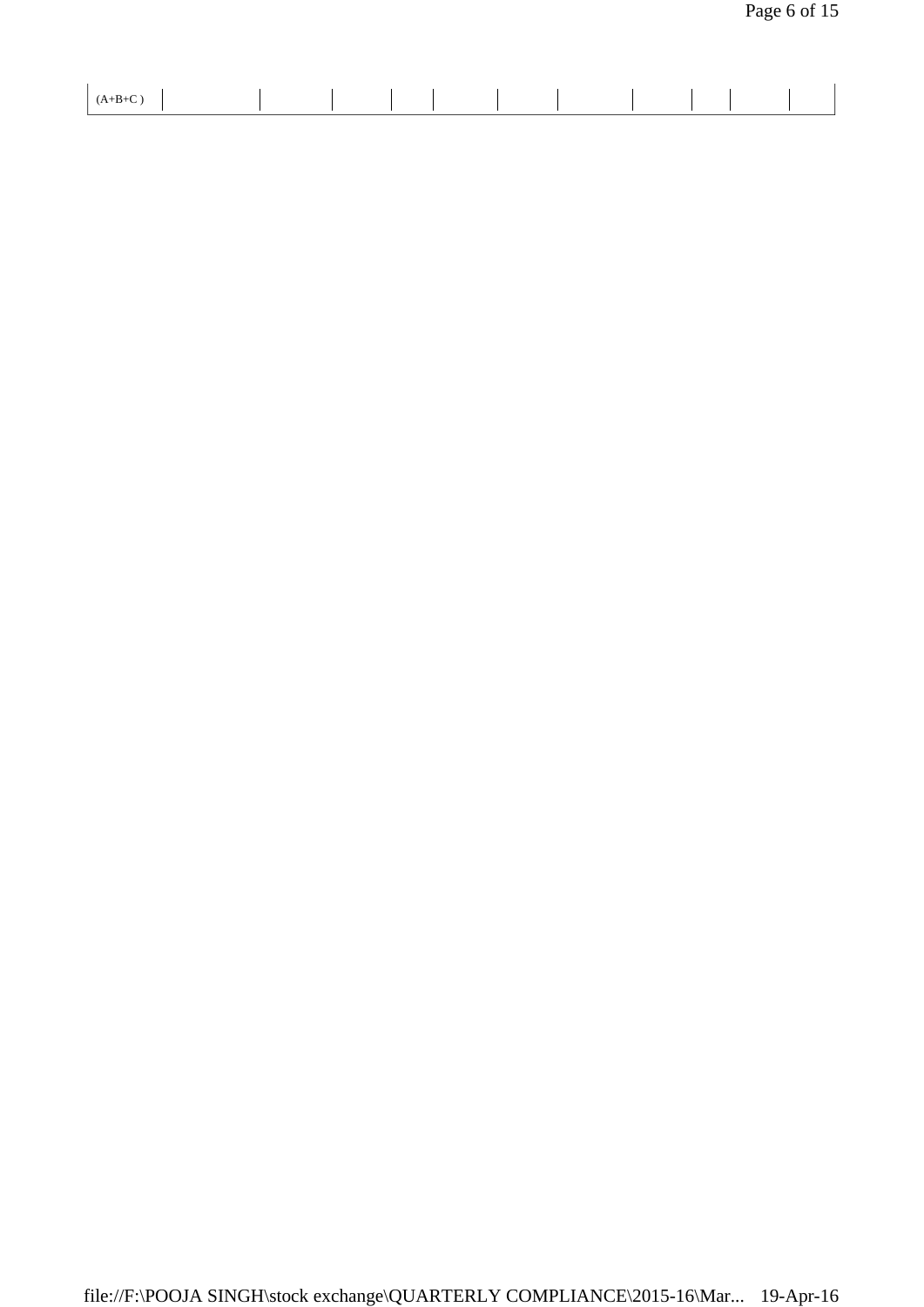| Table II - Statement showing shareholding pattern of the Promoter and Promoter Group                                            |                                                                                      |                                                                            |                                                                             |                                                                                                            |                                          |                                                |                                                                               |  |                                                                       |
|---------------------------------------------------------------------------------------------------------------------------------|--------------------------------------------------------------------------------------|----------------------------------------------------------------------------|-----------------------------------------------------------------------------|------------------------------------------------------------------------------------------------------------|------------------------------------------|------------------------------------------------|-------------------------------------------------------------------------------|--|-----------------------------------------------------------------------|
| No. Of<br><b>Shares</b><br>No. Of<br>Underlying<br>Warrants<br>Sr.<br>Outstanding<br>$(X_i)$<br>convertible<br>securities $(X)$ |                                                                                      |                                                                            | No. Of Shares<br>Underlying<br>Outstanding<br>convertible<br>securities and | Shareholding, as a<br>% assuming full<br>conversion of<br>convertible<br>securities (as a<br>percentage of | Number of<br>Locked in<br>shares $(XII)$ |                                                | Number of<br><b>Shares</b><br>pledged or<br>otherwise<br>encumbered<br>(XIII) |  | Number of<br>equity shares<br>held in<br>dematerialized<br>form (XIV) |
|                                                                                                                                 | No. Of<br>Warrants (Xi)<br>(a)                                                       | diluted share<br>capital) $(XI) = (VII)$<br>$+(X)$ As a % of<br>$(A+B+C2)$ | No.<br>(a)                                                                  | As a %<br>of total<br><b>Shares</b><br>held<br>(b)                                                         | No.<br>(a)                               | As a %<br>of total<br><b>Shares</b><br>held(b) |                                                                               |  |                                                                       |
| A                                                                                                                               | Table II - Statement showing shareholding pattern of the Promoter and Promoter Group |                                                                            |                                                                             |                                                                                                            |                                          |                                                |                                                                               |  |                                                                       |
| (1)                                                                                                                             | Indian                                                                               |                                                                            |                                                                             |                                                                                                            |                                          |                                                |                                                                               |  |                                                                       |
| (a)                                                                                                                             |                                                                                      |                                                                            |                                                                             | 61.14                                                                                                      |                                          |                                                |                                                                               |  | 6525912                                                               |
| Sub-Total (A)<br>(1)                                                                                                            |                                                                                      |                                                                            |                                                                             | 61.14                                                                                                      |                                          |                                                |                                                                               |  | 6525912                                                               |
| (2)                                                                                                                             | Foreign                                                                              |                                                                            |                                                                             |                                                                                                            |                                          |                                                |                                                                               |  |                                                                       |
| Total<br>Shareholding<br>of Promoter<br>and Promoter<br>Group $(A)=(A)$<br>$(1)+(A)(2)$                                         |                                                                                      |                                                                            |                                                                             | 61.14                                                                                                      |                                          |                                                |                                                                               |  | 6525912                                                               |
| B                                                                                                                               |                                                                                      |                                                                            |                                                                             | Table III - Statement showing shareholding pattern of the Public shareholder                               |                                          |                                                |                                                                               |  |                                                                       |
| (1)                                                                                                                             | Institutions                                                                         |                                                                            |                                                                             |                                                                                                            |                                          |                                                |                                                                               |  |                                                                       |
| (a)                                                                                                                             |                                                                                      |                                                                            |                                                                             | 0.03                                                                                                       |                                          |                                                |                                                                               |  | $\mathbf{0}$                                                          |
| (f)                                                                                                                             |                                                                                      |                                                                            |                                                                             | 0.01                                                                                                       |                                          |                                                |                                                                               |  | $\mathbf{0}$                                                          |
| Sub-Total (B)<br>(1)                                                                                                            |                                                                                      |                                                                            |                                                                             | 0.03                                                                                                       |                                          |                                                |                                                                               |  | $\mathbf{0}$                                                          |
| (3)                                                                                                                             | Non-institutions                                                                     |                                                                            |                                                                             |                                                                                                            |                                          |                                                |                                                                               |  |                                                                       |
| (a(i))                                                                                                                          |                                                                                      |                                                                            |                                                                             | 17.8                                                                                                       |                                          |                                                |                                                                               |  | 993453                                                                |
| (a(ii))                                                                                                                         |                                                                                      |                                                                            |                                                                             | 3.36                                                                                                       |                                          |                                                |                                                                               |  | 276440                                                                |
| (e)                                                                                                                             |                                                                                      |                                                                            |                                                                             | 17.68                                                                                                      |                                          |                                                |                                                                               |  | 1808548                                                               |
| Sub-Total (B)<br>(3)                                                                                                            |                                                                                      |                                                                            |                                                                             | 38.83                                                                                                      |                                          |                                                |                                                                               |  | 3078441                                                               |
| <b>Total Public</b><br>Shareholding<br>$(B)=(B)(1)+$<br>$(B)(2)+(B)(3)$                                                         |                                                                                      |                                                                            |                                                                             | 38.86                                                                                                      |                                          |                                                |                                                                               |  | 3078441                                                               |
| $\mathbf C$                                                                                                                     |                                                                                      |                                                                            |                                                                             | Table IV - Statement showing shareholding pattern of the Non Promoter- Non Public shareholder              |                                          |                                                |                                                                               |  |                                                                       |
| Total<br>$($ A+B+C2 $)$                                                                                                         |                                                                                      |                                                                            |                                                                             | 100                                                                                                        |                                          |                                                |                                                                               |  | 9604353                                                               |
| Total<br>$(A+B+C)$                                                                                                              |                                                                                      |                                                                            |                                                                             |                                                                                                            |                                          |                                                |                                                                               |  | 9604353                                                               |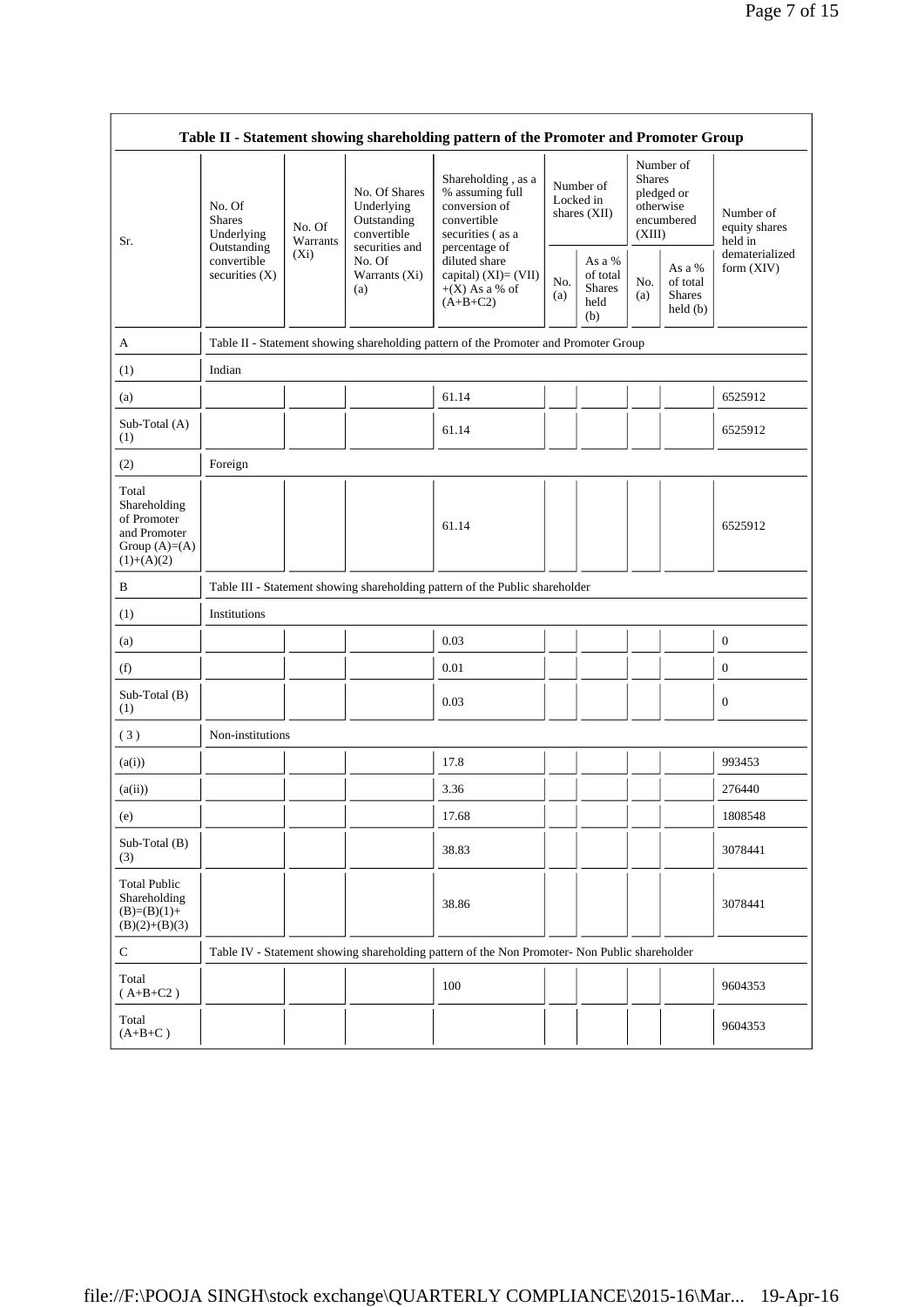| Individuals/Hindu undivided Family                            |                                 |                                  |                   |                                |                       |                              |  |  |
|---------------------------------------------------------------|---------------------------------|----------------------------------|-------------------|--------------------------------|-----------------------|------------------------------|--|--|
| $\mathbf{1}$                                                  | 2                               | 3                                | $\overline{4}$    | 5                              | 6                     | $\overline{7}$               |  |  |
| <b>ANJU</b><br><b>AGARWAL</b>                                 | <b>DEEPAK</b><br><b>AGARWAL</b> | <b>SHRADDHA</b><br>MODI          | <b>VINIT MODI</b> | <b>ABHISHEK</b><br><b>MODI</b> | <b>NIRMAL</b><br>MODI | <b>NIRMAL</b><br><b>MODI</b> |  |  |
| ABRPA7045B                                                    | ADBPA0886G                      | ANHPM6892Q                       | ANHPM6891P        | ANGPM9469C                     | AABHN4792H            | AETPM2635L                   |  |  |
| 30000                                                         | 120637                          | 195250                           | 286065            | 397278                         | 412500                | 1800558                      |  |  |
|                                                               |                                 |                                  |                   |                                |                       |                              |  |  |
|                                                               |                                 |                                  |                   |                                |                       |                              |  |  |
| 30000                                                         | 120637                          | 195250                           | 286065            | 397278                         | 412500                | 1800558                      |  |  |
| 0.28                                                          | 1.13                            | 1.83                             | 2.68              | 3.72                           | 3.86                  | 16.87                        |  |  |
| Number of Voting Rights held in each class of securities (IX) |                                 |                                  |                   |                                |                       |                              |  |  |
| 30000                                                         | 120637                          | 195250                           | 286065            | 397278                         | 412500                | 1800558                      |  |  |
|                                                               |                                 |                                  |                   |                                |                       |                              |  |  |
| 30000                                                         | 120637                          | 195250                           | 286065            | 397278                         | 412500                | 1800558                      |  |  |
| 0.28                                                          | 1.13                            | 1.83                             | 2.68              | 3.72                           | 3.86                  | 16.87                        |  |  |
|                                                               |                                 |                                  |                   |                                |                       |                              |  |  |
|                                                               |                                 |                                  |                   |                                |                       |                              |  |  |
|                                                               |                                 |                                  |                   |                                |                       |                              |  |  |
| 0.28                                                          | 1.13                            | 1.83                             | 2.68              | 3.72                           | 3.86                  | 16.87                        |  |  |
| securities (as a                                              |                                 | Number of Locked in shares (XII) |                   |                                |                       |                              |  |  |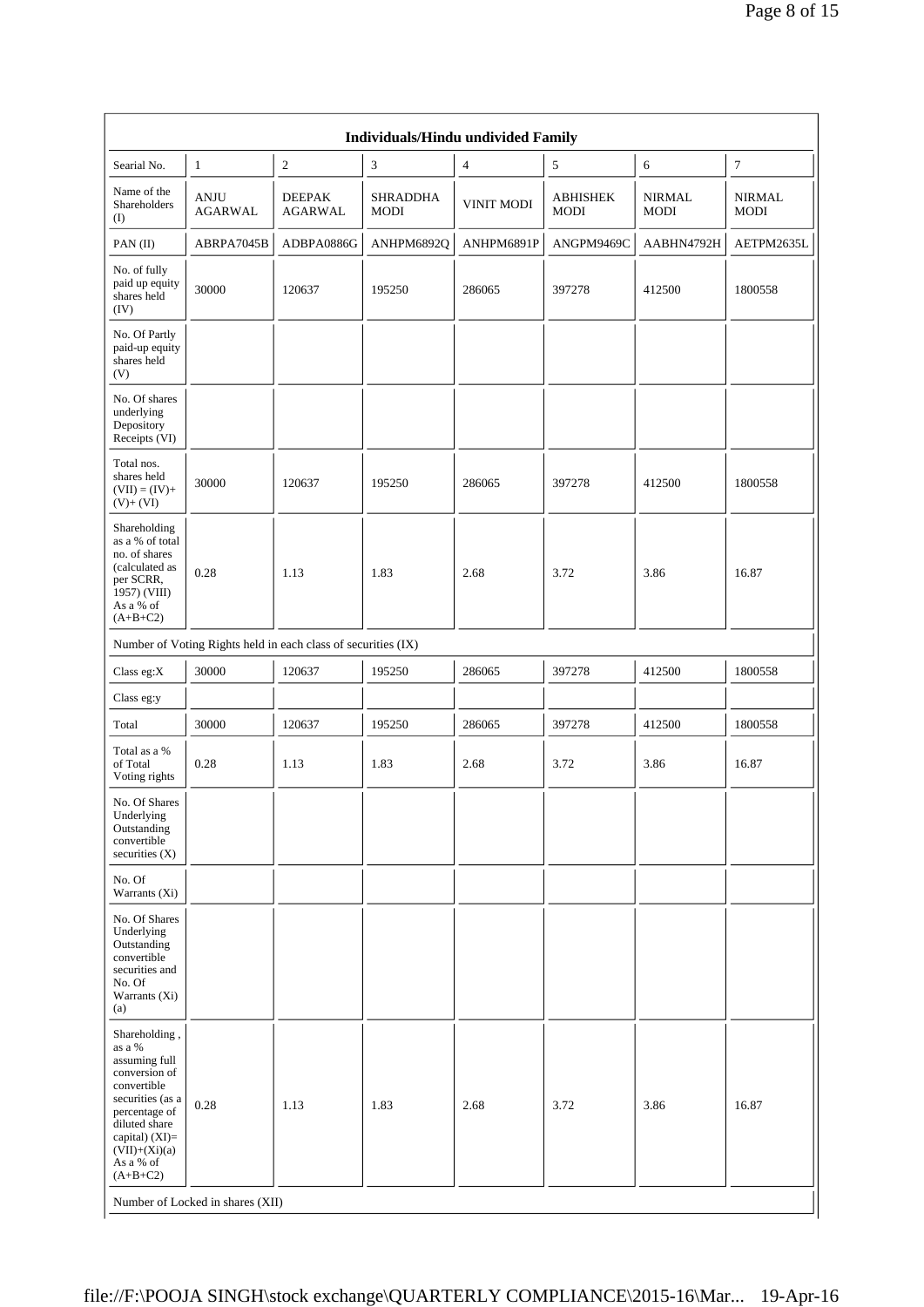| No. $(a)$<br>As a % of<br>total Shares<br>$\text{held}(\text{b})$     |       |        |        |        |        |        |         |  |
|-----------------------------------------------------------------------|-------|--------|--------|--------|--------|--------|---------|--|
| Number of Shares pledged or otherwise encumbered (XIII)               |       |        |        |        |        |        |         |  |
| No. $(a)$                                                             |       |        |        |        |        |        |         |  |
| As a % of<br>total Shares<br>$\text{held}(\text{b})$                  |       |        |        |        |        |        |         |  |
| Number of<br>equity shares<br>held in<br>dematerialized<br>form (XIV) | 30000 | 120637 | 195250 | 286065 | 397278 | 412500 | 1800558 |  |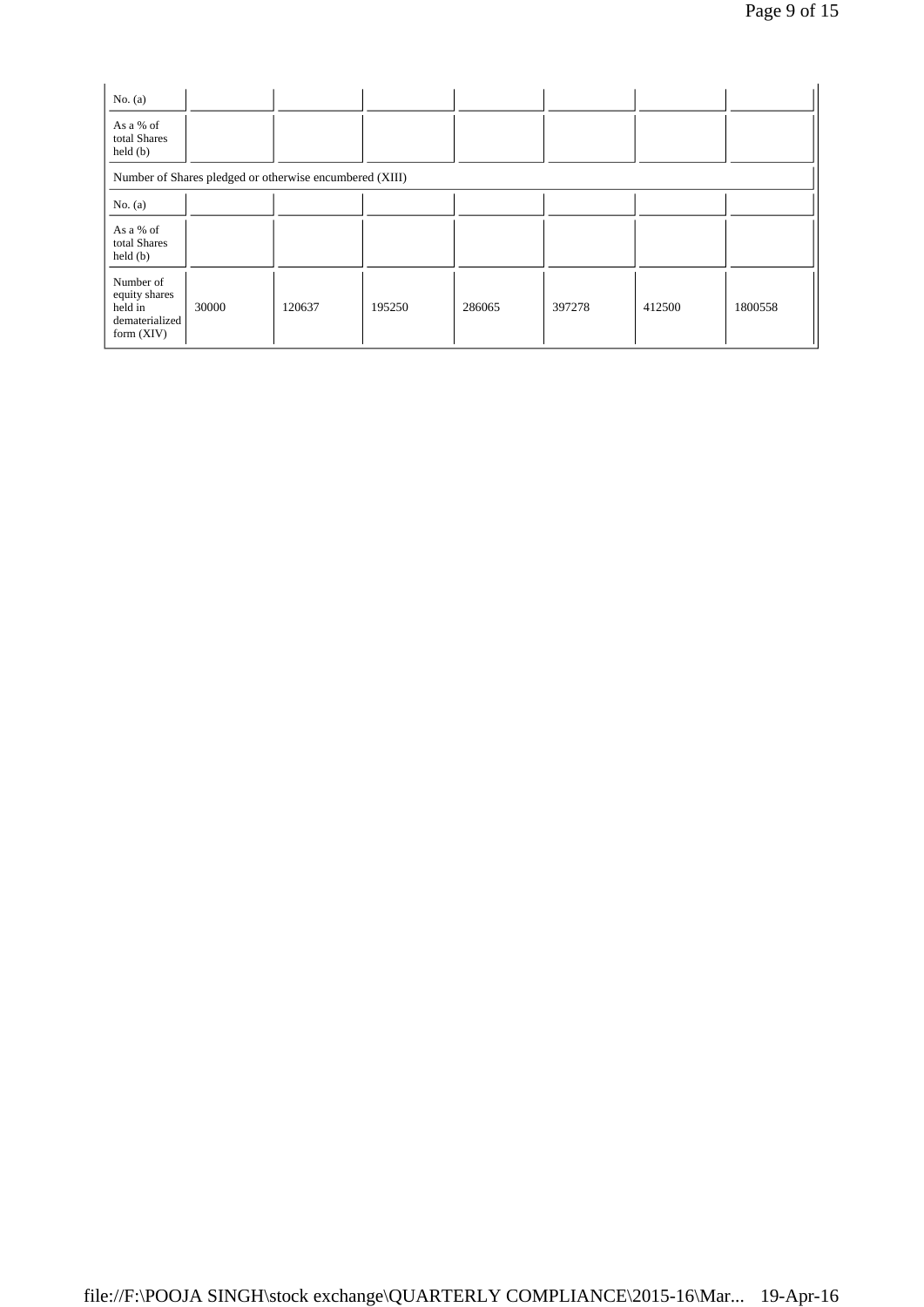| Individuals/Hindu undivided Family                                                                                                                                                           |                                                               |                       |  |  |  |  |  |  |
|----------------------------------------------------------------------------------------------------------------------------------------------------------------------------------------------|---------------------------------------------------------------|-----------------------|--|--|--|--|--|--|
| Searial No.                                                                                                                                                                                  | 8                                                             |                       |  |  |  |  |  |  |
| Name of the<br>Shareholders (I)                                                                                                                                                              | <b>SANGEETA MODI</b>                                          | Click here to go back |  |  |  |  |  |  |
| PAN(II)                                                                                                                                                                                      | ADNPM2410L                                                    | Total                 |  |  |  |  |  |  |
| No. of fully paid<br>up equity shares<br>held $(V)$                                                                                                                                          | 3283624                                                       | 6525912               |  |  |  |  |  |  |
| No. Of Partly paid-<br>up equity shares<br>held(V)                                                                                                                                           |                                                               |                       |  |  |  |  |  |  |
| No. Of shares<br>underlying<br>Depository<br>Receipts (VI)                                                                                                                                   |                                                               |                       |  |  |  |  |  |  |
| Total nos. shares<br>held $(VII) = (IV) +$<br>$(V)+(VI)$                                                                                                                                     | 3283624                                                       | 6525912               |  |  |  |  |  |  |
| Shareholding as a<br>% of total no. of<br>shares (calculated<br>as per SCRR,<br>1957) (VIII) As a<br>% of $(A+B+C2)$                                                                         | 30.76                                                         | 61.14                 |  |  |  |  |  |  |
|                                                                                                                                                                                              | Number of Voting Rights held in each class of securities (IX) |                       |  |  |  |  |  |  |
| Class eg:X                                                                                                                                                                                   | 3283624                                                       | 6525912               |  |  |  |  |  |  |
| Class eg:y                                                                                                                                                                                   |                                                               |                       |  |  |  |  |  |  |
| Total                                                                                                                                                                                        | 3283624                                                       | 6525912               |  |  |  |  |  |  |
| Total as a % of<br><b>Total Voting rights</b>                                                                                                                                                | 30.76                                                         | 61.14                 |  |  |  |  |  |  |
| No. Of Shares<br>Underlying<br>Outstanding<br>convertible<br>securities $(X)$                                                                                                                |                                                               |                       |  |  |  |  |  |  |
| No. Of Warrants<br>$(X_i)$                                                                                                                                                                   |                                                               |                       |  |  |  |  |  |  |
| No. Of Shares<br>Underlying<br>Outstanding<br>convertible<br>securities and No.<br>Of Warrants (Xi)<br>(a)                                                                                   |                                                               |                       |  |  |  |  |  |  |
| Shareholding, as a<br>% assuming full<br>conversion of<br>convertible<br>securities (as a<br>percentage of<br>diluted share<br>capital) $(XI) = (VII)$<br>$+(Xi)(a)$ As a % of<br>$(A+B+C2)$ | 30.76                                                         | 61.14                 |  |  |  |  |  |  |
| Number of Locked in shares (XII)                                                                                                                                                             |                                                               |                       |  |  |  |  |  |  |
| No. $(a)$                                                                                                                                                                                    |                                                               |                       |  |  |  |  |  |  |
| As a % of total<br>Shares held (b)                                                                                                                                                           |                                                               |                       |  |  |  |  |  |  |
|                                                                                                                                                                                              | Number of Shares pledged or otherwise encumbered (XIII)       |                       |  |  |  |  |  |  |
| No. $(a)$                                                                                                                                                                                    |                                                               |                       |  |  |  |  |  |  |
|                                                                                                                                                                                              |                                                               |                       |  |  |  |  |  |  |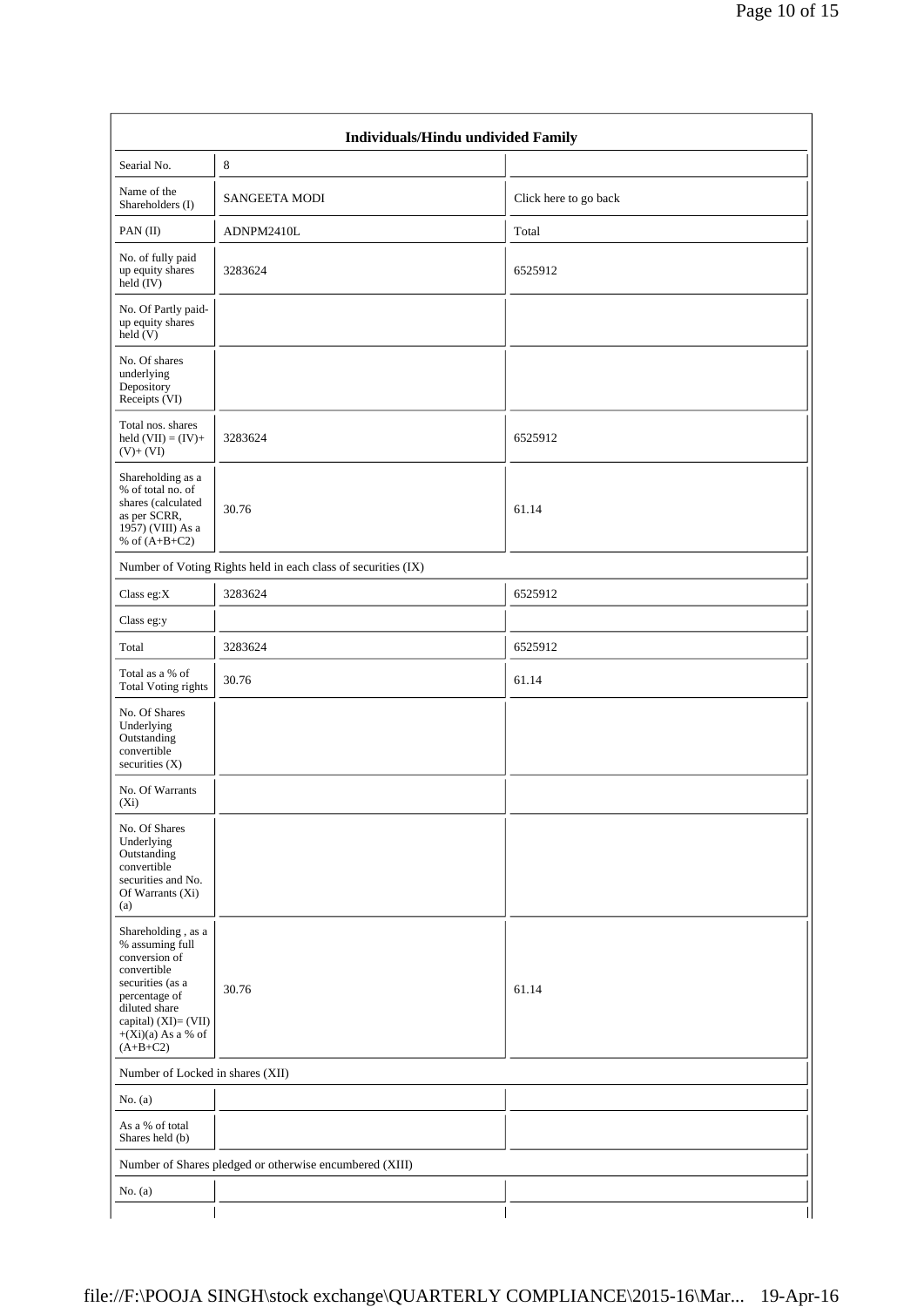| As a % of total<br>Shares held (b)                                   |         |         |
|----------------------------------------------------------------------|---------|---------|
| Number of equity<br>shares held in<br>dematerialized<br>form $(XIV)$ | 3283624 | 6525912 |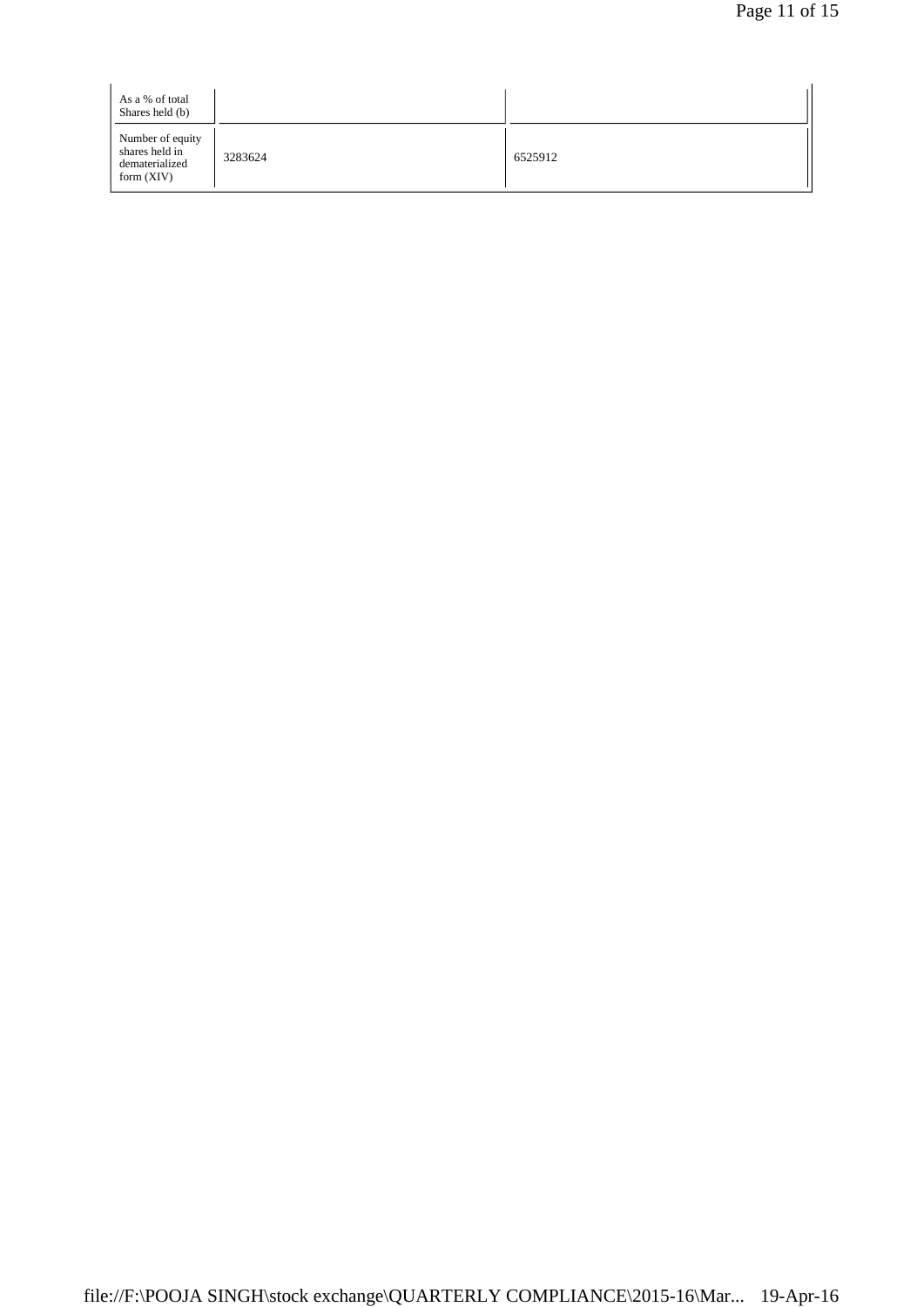| Individuals - ii. Individual shareholders holding nominal share capital in excess of Rs. 2 lakhs.                                                                                        |                   |                       |  |  |  |  |  |  |  |
|------------------------------------------------------------------------------------------------------------------------------------------------------------------------------------------|-------------------|-----------------------|--|--|--|--|--|--|--|
| Searial No.                                                                                                                                                                              | $\mathbf{1}$      |                       |  |  |  |  |  |  |  |
| Name of the<br>Shareholders (I)                                                                                                                                                          | <b>NEETU MODI</b> | Click here to go back |  |  |  |  |  |  |  |
| PAN(II)                                                                                                                                                                                  | APZPM8380F        | Total                 |  |  |  |  |  |  |  |
| No. of fully paid<br>up equity shares<br>held (IV)                                                                                                                                       | 258497            | 258497                |  |  |  |  |  |  |  |
| No. Of Partly paid-<br>up equity shares<br>$\text{held}$ (V)                                                                                                                             |                   |                       |  |  |  |  |  |  |  |
| No. Of shares<br>underlying<br>Depository<br>Receipts (VI)                                                                                                                               |                   |                       |  |  |  |  |  |  |  |
| Total nos. shares<br>held $(VII) = (IV) +$<br>$(V)+(VI)$                                                                                                                                 | 258497            | 258497                |  |  |  |  |  |  |  |
| Shareholding as a<br>% of total no. of<br>shares (calculated<br>as per SCRR,<br>1957) (VIII) As a<br>% of $(A+B+C2)$                                                                     | 2.42              | 2.42                  |  |  |  |  |  |  |  |
| Number of Voting Rights held in each class of securities (IX)                                                                                                                            |                   |                       |  |  |  |  |  |  |  |
| Class eg: X                                                                                                                                                                              | 258497            | 258497                |  |  |  |  |  |  |  |
| Class eg:y                                                                                                                                                                               |                   |                       |  |  |  |  |  |  |  |
| Total                                                                                                                                                                                    | 258497            | 258497                |  |  |  |  |  |  |  |
| Total as a % of<br>Total Voting rights                                                                                                                                                   | 2.42              | 2.42                  |  |  |  |  |  |  |  |
| No. Of Shares<br>Underlying<br>Outstanding<br>convertible<br>securities (X)                                                                                                              |                   |                       |  |  |  |  |  |  |  |
| No. Of Warrants<br>$(X_i)$                                                                                                                                                               |                   |                       |  |  |  |  |  |  |  |
| No. Of Shares<br>Underlying<br>Outstanding<br>convertible<br>securities and No.<br>Of Warrants (Xi)<br>(a)                                                                               |                   |                       |  |  |  |  |  |  |  |
| Shareholding, as a<br>% assuming full<br>conversion of<br>convertible<br>securities (as a<br>percentage of<br>diluted share<br>capital) $(XI) = (VII)$<br>$+(X)$ As a % of<br>$(A+B+C2)$ | 2.42              | 2.42                  |  |  |  |  |  |  |  |
| Number of Locked in shares (XII)                                                                                                                                                         |                   |                       |  |  |  |  |  |  |  |
| No. $(a)$                                                                                                                                                                                |                   |                       |  |  |  |  |  |  |  |
| As a % of total<br>Shares held (b)                                                                                                                                                       |                   |                       |  |  |  |  |  |  |  |
| Number of equity<br>shares held in<br>dematerialized<br>form (XIV)                                                                                                                       | 202247            | 202247                |  |  |  |  |  |  |  |

 $\mathbf{r}$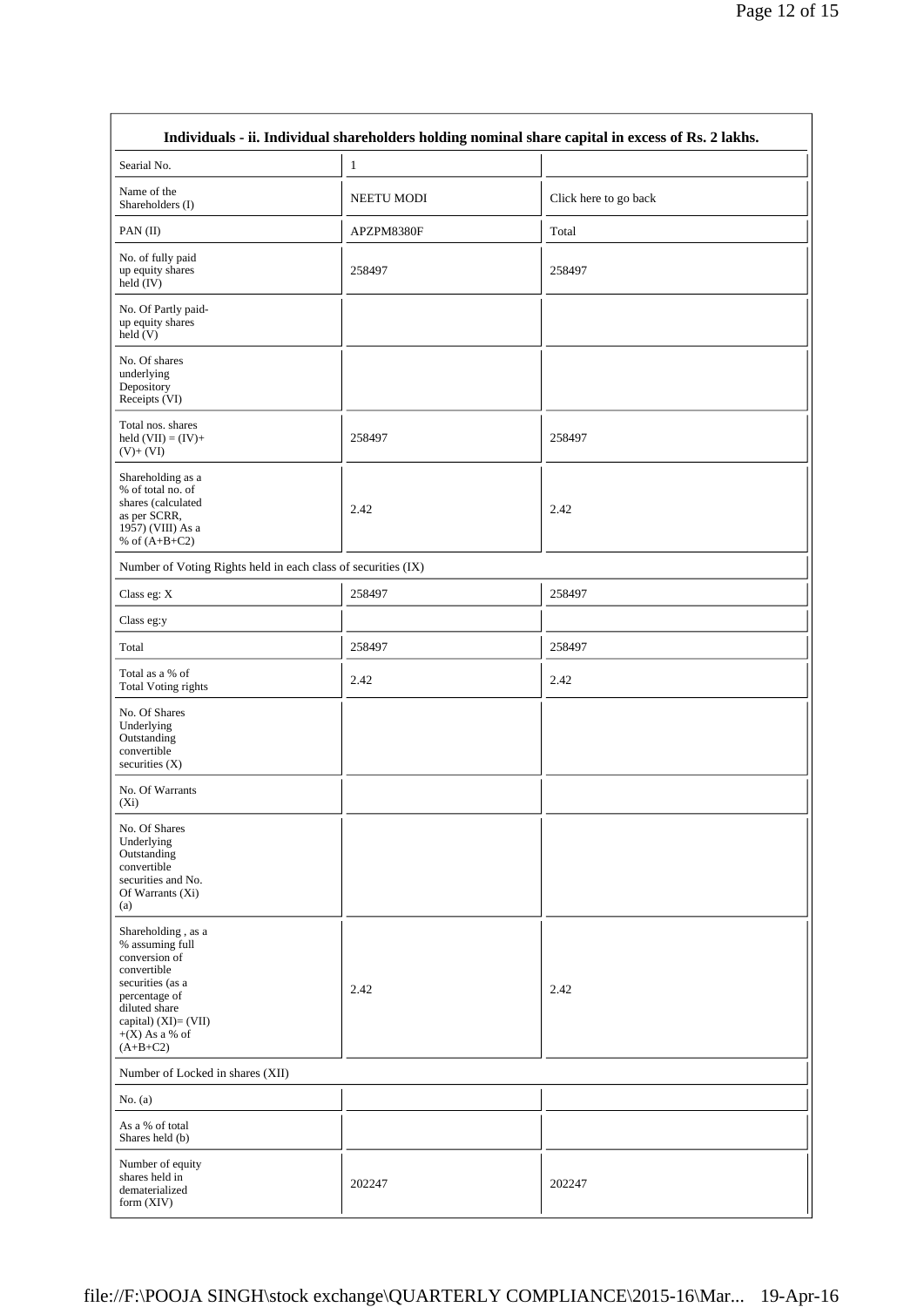| Any Other (specify)                                                                                                                                                                      |                                        |                                        |                       |  |
|------------------------------------------------------------------------------------------------------------------------------------------------------------------------------------------|----------------------------------------|----------------------------------------|-----------------------|--|
| Searial No.                                                                                                                                                                              | $\mathbf{1}$                           | $\mathfrak{2}$                         |                       |  |
| Category                                                                                                                                                                                 | <b>Bodies Corporate</b>                | <b>Bodies Corporate</b>                |                       |  |
| Category / More<br>than 1 percentage                                                                                                                                                     | More than 1 percentage of shareholding | More than 1 percentage of shareholding |                       |  |
| Name of the<br>Shareholders (I)                                                                                                                                                          | FLEXIR IMPEX PVT LTD                   | AIM CREDIT CAPITAL PVT LTD             | Click here to go back |  |
| PAN(II)                                                                                                                                                                                  | AAACF3674J                             | AACCA2464R                             | Total                 |  |
| No. of the<br>Shareholders (I)                                                                                                                                                           |                                        |                                        |                       |  |
| No. of fully paid<br>up equity shares<br>held (IV)                                                                                                                                       | 696167                                 | 974712                                 | 1670879               |  |
| No. Of Partly paid-<br>up equity shares<br>held(V)                                                                                                                                       |                                        |                                        |                       |  |
| No. Of shares<br>underlying<br>Depository<br>Receipts (VI)                                                                                                                               |                                        |                                        |                       |  |
| Total nos. shares<br>held $(VII) = (IV) +$<br>$(V)+(VI)$                                                                                                                                 | 696167                                 | 974712                                 | 1670879               |  |
| Shareholding as a<br>% of total no. of<br>shares (calculated<br>as per SCRR,<br>1957) (VIII) As a<br>% of $(A+B+C2)$                                                                     | 6.52                                   | 9.13                                   | 15.65                 |  |
| Number of Voting Rights held in each class of securities (IX)                                                                                                                            |                                        |                                        |                       |  |
| Class eg: X                                                                                                                                                                              | 696167                                 | 974712                                 | 1670879               |  |
| Class eg:y                                                                                                                                                                               |                                        |                                        |                       |  |
| Total                                                                                                                                                                                    | 696167                                 | 974712                                 | 1670879               |  |
| Total as a % of<br>Total Voting rights                                                                                                                                                   | 6.52                                   | 9.13                                   | 15.65                 |  |
| No. Of Shares<br>Underlying<br>Outstanding<br>convertible<br>securities $(X)$                                                                                                            |                                        |                                        |                       |  |
| No. Of Warrants<br>$(X_i)$                                                                                                                                                               |                                        |                                        |                       |  |
| No. Of Shares<br>Underlying<br>Outstanding<br>convertible<br>securities and No.<br>Of Warrants (Xi)<br>(a)                                                                               |                                        |                                        |                       |  |
| Shareholding, as a<br>% assuming full<br>conversion of<br>convertible<br>securities (as a<br>percentage of<br>diluted share<br>capital) $(XI) = (VII)$<br>$+(X)$ As a % of<br>$(A+B+C2)$ | 6.52                                   | 9.13                                   | 15.65                 |  |
| Number of Locked in shares (XII)                                                                                                                                                         |                                        |                                        |                       |  |
| No. $(a)$                                                                                                                                                                                |                                        |                                        |                       |  |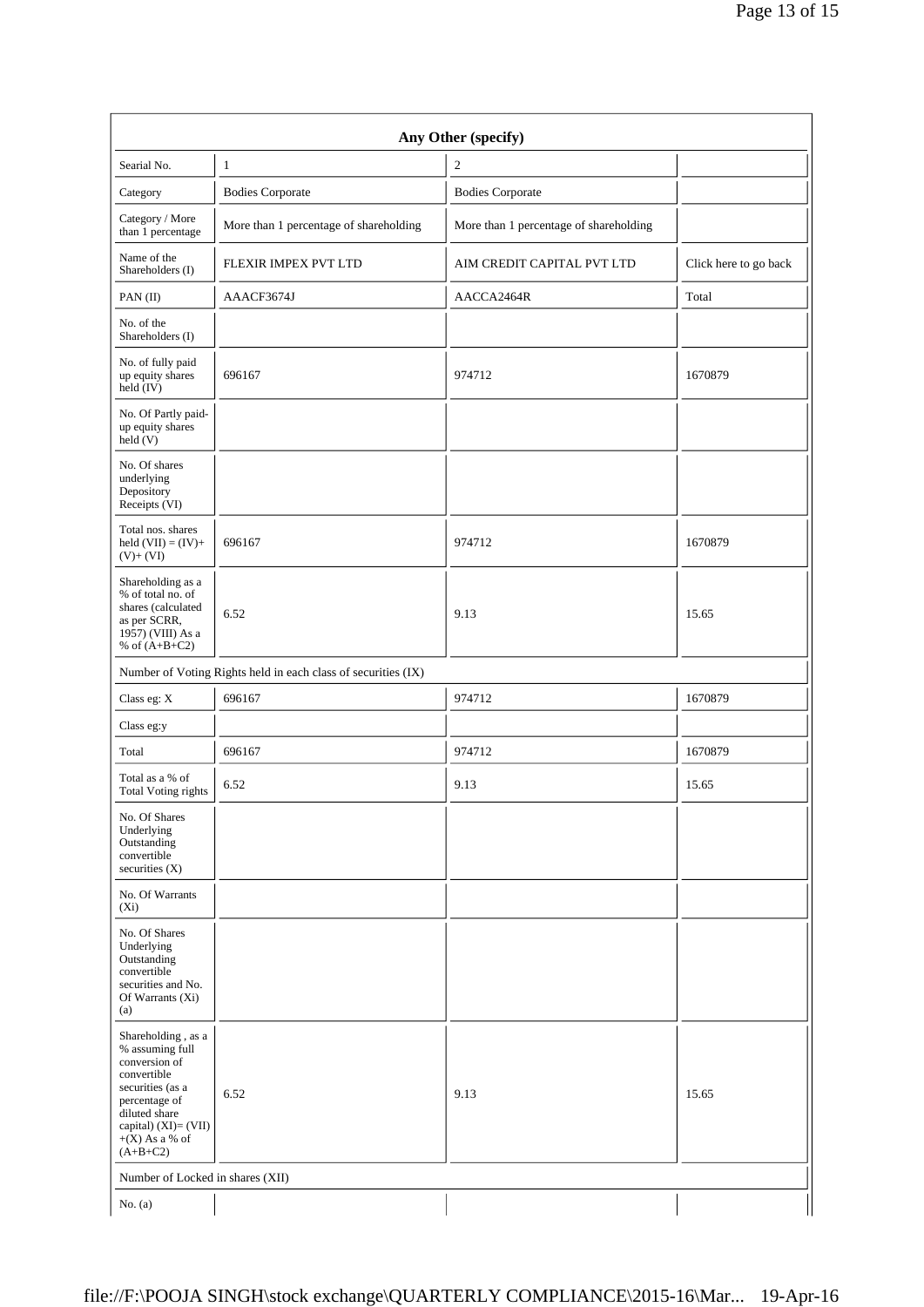| As a % of total<br>Shares held (b)                                   |        |        |         |
|----------------------------------------------------------------------|--------|--------|---------|
| Number of equity<br>shares held in<br>dematerialized<br>form $(XIV)$ | 696167 | 974712 | 1670879 |